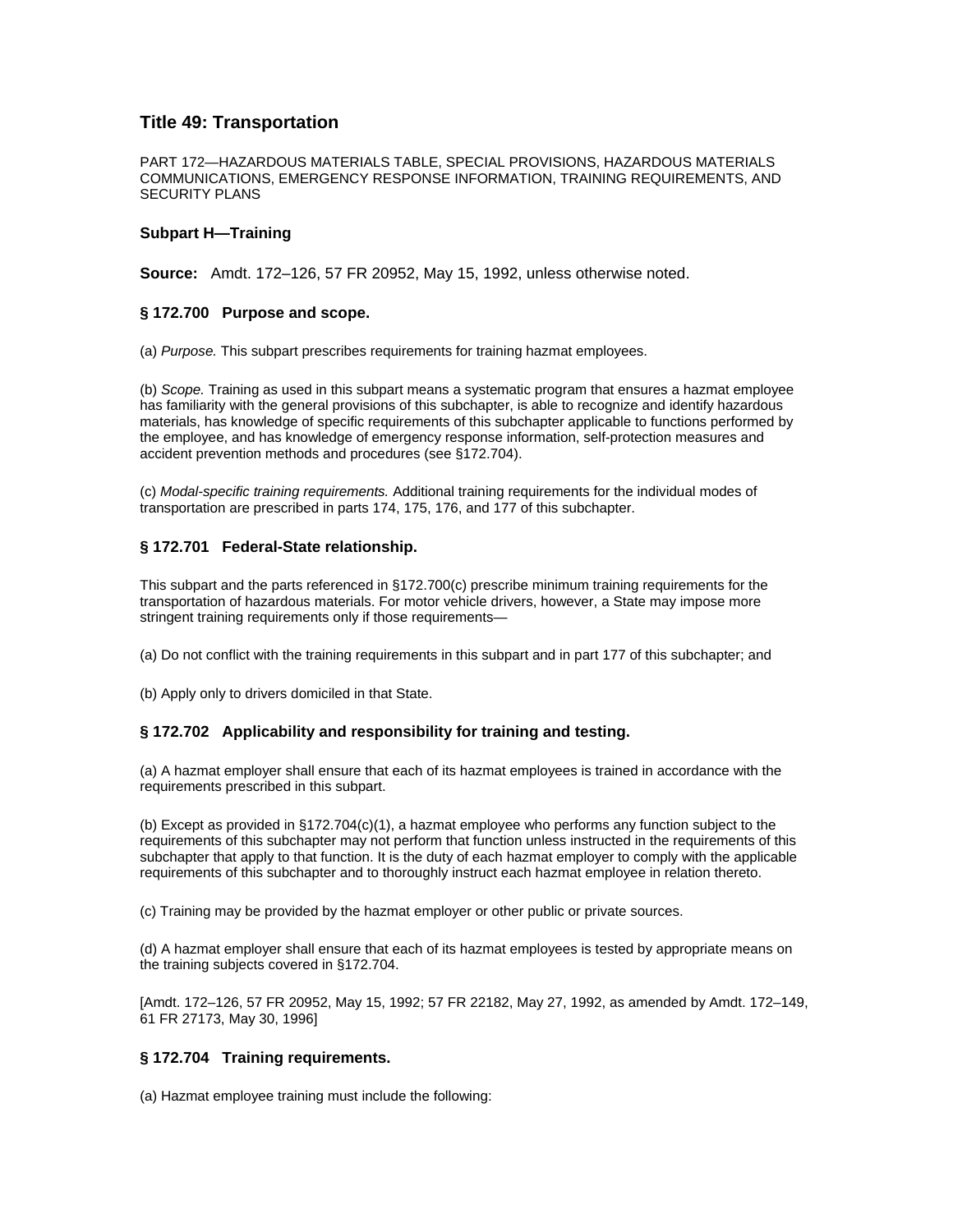(1) *General awareness/familiarization training.* Each hazmat employee shall be provided general awareness/familiarization training designed to provide familiarity with the requirements of this subchapter, and to enable the employee to recognize and identify hazardous materials consistent with the hazard communication standards of this subchapter.

(2) *Function-specific training.* (i) Each hazmat employee must be provided function-specific training concerning requirements of this subchapter, or exemptions or special permits issued under subchapter A of this chapter, that are specifically applicable to the functions the employee performs.

(ii) As an alternative to function-specific training on the requirements of this subchapter, training relating to the requirements of the ICAO Technical Instructions and the IMDG Code may be provided to the extent such training addresses functions authorized by subpart C of part 171 of this subchapter.

(3) *Safety training.* Each hazmat employee shall receive safety training concerning—

(i) Emergency response information required by subpart G of part 172;

(ii) Measures to protect the employee from the hazards associated with hazardous materials to which they may be exposed in the work place, including specific measures the hazmat employer has implemented to protect employees from exposure; and

(iii) Methods and procedures for avoiding accidents, such as the proper procedures for handling packages containing hazardous materials.

(4) *Security awareness training.* No later than the date of the first scheduled recurrent training after March 25, 2003, and in no case later than March 24, 2006, each hazmat employee must receive training that provides an awareness of security risks associated with hazardous materials transportation and methods designed to enhance transportation security. This training must also include a component covering how to recognize and respond to possible security threats. After March 25, 2003, new hazmat employees must receive the security awareness training required by this paragraph within 90 days after employment.

(5) *In-depth security training.* Each hazmat employee of a person required to have a security plan in accordance with subpart I of this part who handles hazardous materials covered by the plan, performs a regulated function related to the hazardous materials covered by the plan, or is responsible for implementing the plan must be trained concerning the security plan and its implementation. Security training must include company security objectives, organizational security structure, specific security procedures, specific security duties and responsibilities for each employee, and specific actions to be taken by each employee in the event of a security breach.

(b) *OSHA, EPA, and other training.* Training conducted by employers to comply with the hazard communication programs required by the Occupational Safety and Health Administration of the Department of Labor (29 CFR 1910.120 or 1910.1200) or the Environmental Protection Agency (40 CFR 311.1), or training conducted by employers to comply with security training programs required by other Federal or international agencies, may be used to satisfy the training requirements in paragraph (a) of this section to the extent that such training addresses the training components specified in paragraph (a) of this section.

(c) *Initial and recurrent training* —(1) *Initial training.* A new hazmat employee, or a hazmat employee who changes job functions may perform those functions prior to the completion of training provided—

(i) The employee performs those functions under the direct supervision of a properly trained and knowledgeable hazmat employee; and

(ii) The training is completed within 90 days after employment or a change in job function.

(2) *Recurrent training.* A hazmat employee must receive the training required by this subpart at least once every three years. For in-depth security training required under paragraph (a)(5) of this section, a hazmat employee must be trained at least once every three years or, if the security plan for which training is